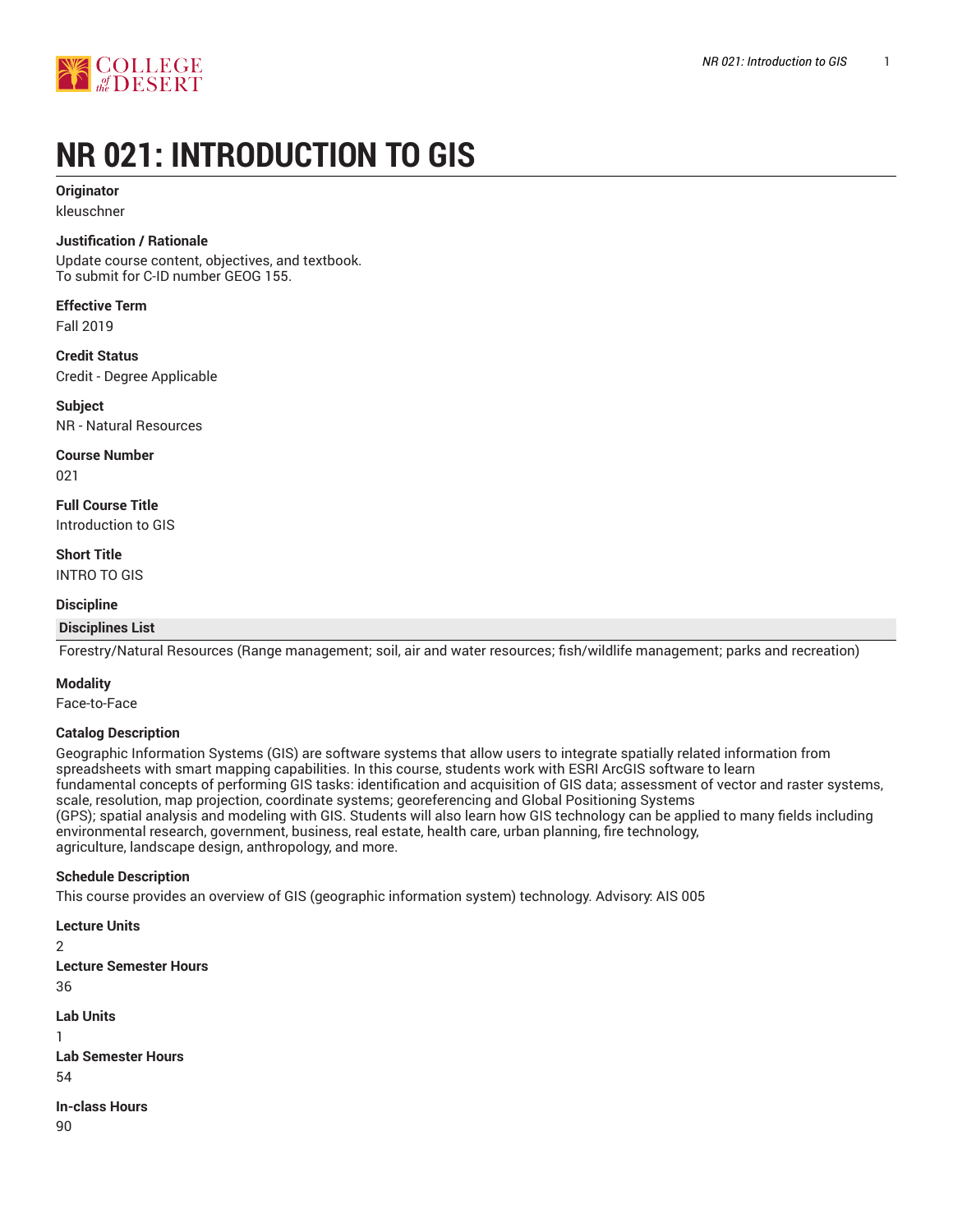

**Out-of-class Hours**

72

**Total Course Units** 3 **Total Semester Hours** 162

**Prerequisite Course(s)** Advisory: AIS 005

# **Required Text and Other Instructional Materials**

**Resource Type** Book

**Author** Clemmer, Gina

**Title** The GIS 20 Essential Skills

**Edition** 3rd

**City**

Redlands, CA

**Publisher** Environmental Systems Research Institute, Inc.

**Year**

2017

**College Level**

Yes

**Flesch-Kincaid Level** 12.

**ISBN #** 978-1-58948-512-9

**Resource Type** Book

**Open Educational Resource**

No

**Author**

David Smith, Nathan Strout, Christian Harder, Steven Moore, Tim Ormsby, and Thomas Balstrom

**Title**

Understanding GIS; An ArcGIS Pro Project Workbook

## **Edition**

Fourth

**City** Redlands, California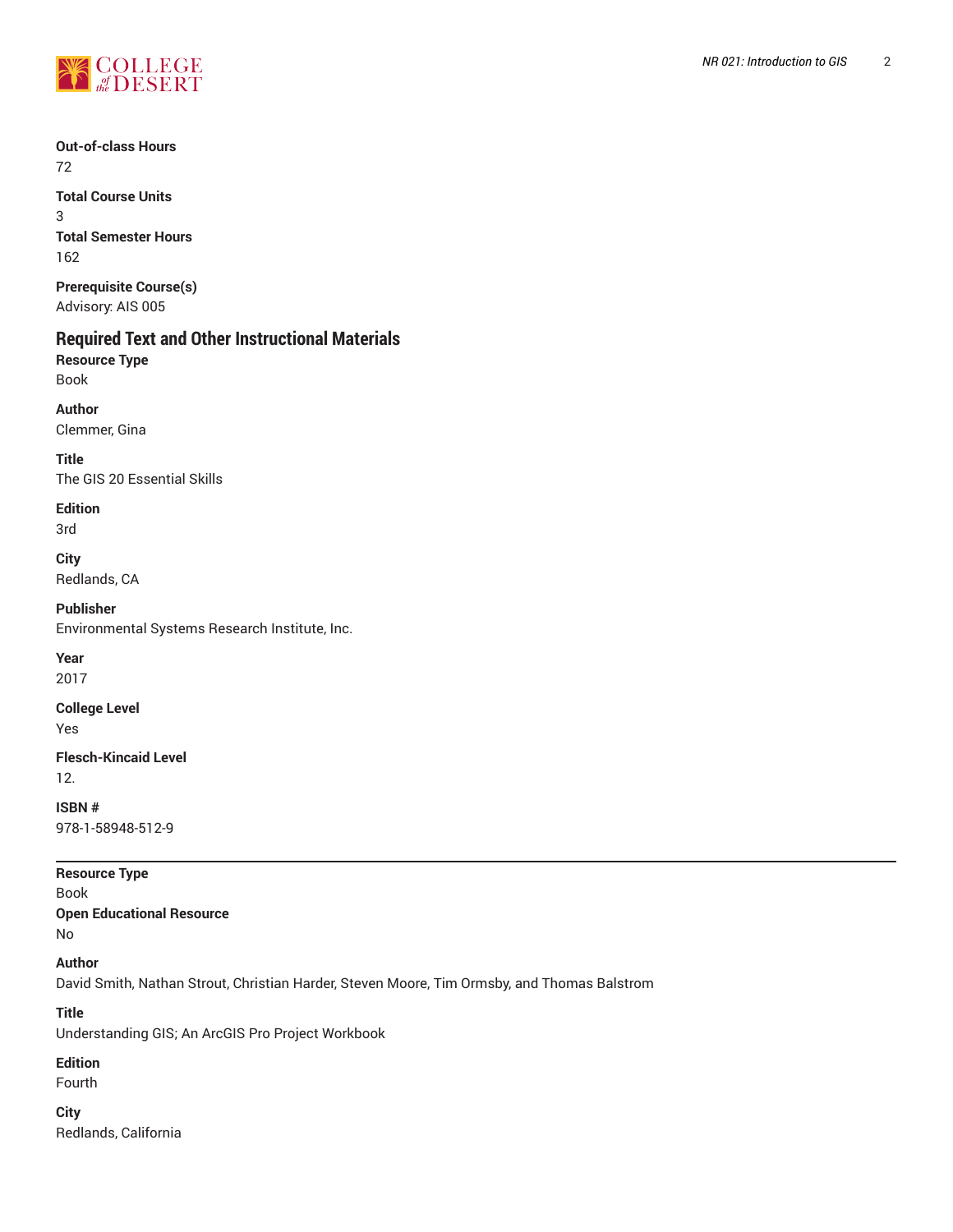

#### **Publisher**

ESRI Press

**Year** 2017

## **College Level**

Yes

## **ISBN #**

978-1589485266

## **Class Size Maximum**

24

## **Course Content**

- A. What are Geographic Information Systems?
	- 1. How GIS is used across disciplines
	- 2. Integration of spreadsheet information with mapping capability
	- 3. Types of maps: thematic, categorical
	- 4. Looking at vector maps (points, lines, polygons) vs. raster maps
	- 5. Understanding types of data files: shapefiles and geodatabases
- B. ArcGIS Desktop and ArcGIS Pro
	- 1. Introduction to ArcGIS Desktop, ArcMap, ArcCatalog, ArcToolbox
	- 2. Interacting with maps: navigating, using basic tools
	- 3. Setting up a file structure
	- 4. Understanding attribute tables
	- 5. Assessing map data and adding data to a map
	- 6. Working with the Table of Contents and map layers
	- 7. Working with map scale
- C. Displaying and Presenting Data
	- 1. Introduction to coordinate systems and projections (GCS vs. PCS)
	- 2. Working with symbology
	- 3. Classifying features (graduated symbols and charts)
	- 4. Labeling features (dynamic labels and annotation)
	- 5. Designing a map layout
	- 6. Basic cartographic principles
- D. Creating and Editing Data
	- 1. Basics of geodatabases, creating feature classes
	- 2. Drawing, deleting, splitting, merging features
	- 3. Editing feature attribute values
	- 4. Geocoding addresses
- E. Querying data
	- 1. Using attributes queries
	- 2. Using location queries
	- 3. Joining and relating data
- F. Data Analysis
	- 1. Dissolving, clipping and buffering features
	- 2. Overlaying data
	- 3. Creating a data subset
	- 4. Using ModelBuilder
	- 5. Creating graphs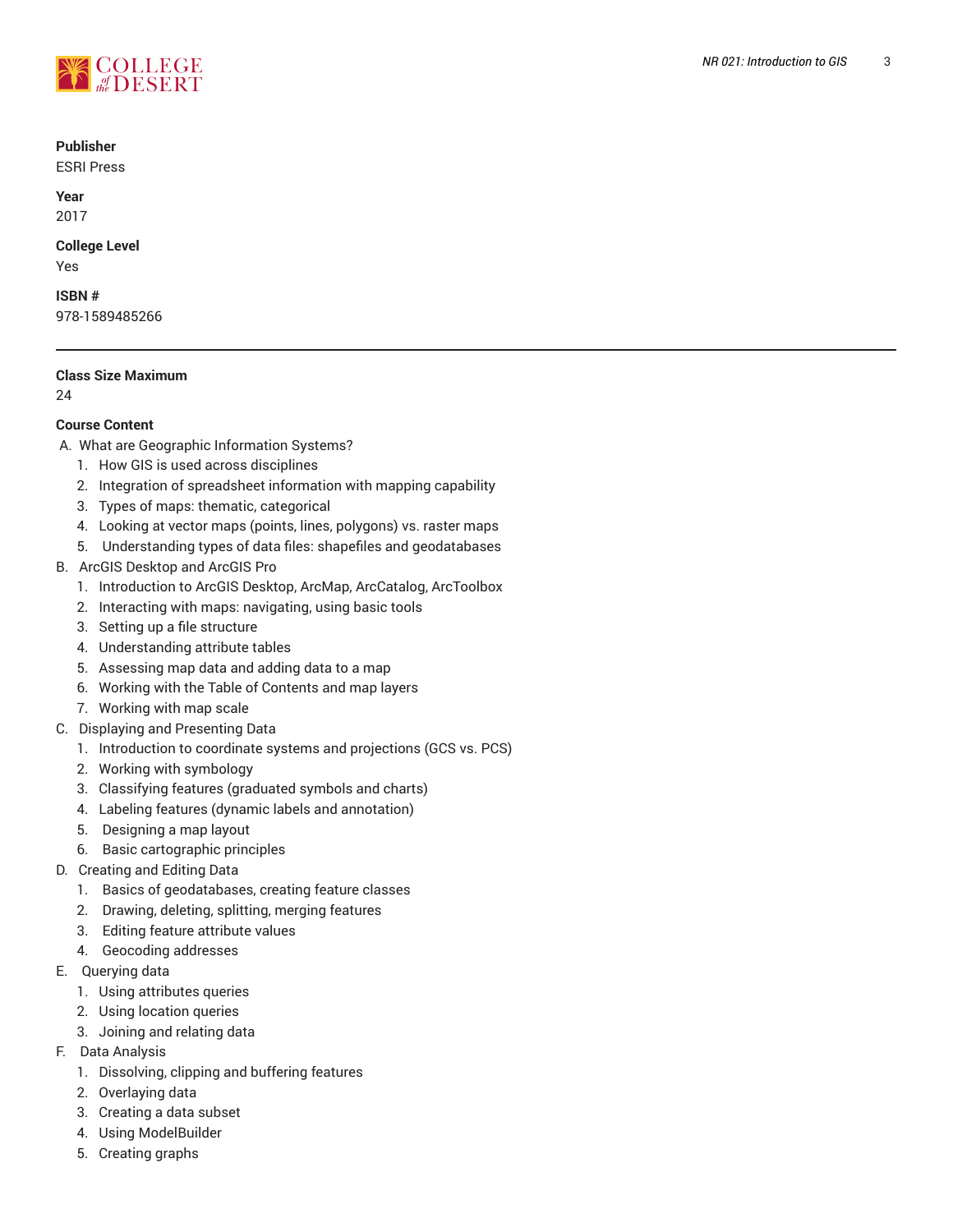

#### G. Introduction to Spatial Analyst

- 1. Creating and combining raster surfaces
- 2. Analyzing raster surfaces
- H. ArcGIS Online
	- 1. Sharing ArcMap documents online
	- 2. Creating maps using ArcGIS Online
	- 3. Building online apps
	- 4. Creating story maps
	- 5. Working with Collector to map GPS points

#### **Lab Content**

Utilize GIS software in laboratory activities to meet objectives of course content. Laboratory activities include, but are not limited to: Plan, evaluate and execute a GIS project Identify a problem of a geospatial nature Outline a strategy to solve the problem Locate relevant data sources Design and evaluate a plan to acquire the relevant data sources Incorporate data sources into a Geographic Information System and execute strategy to solve a geospatial problem Apply principles of spatial analysis. Present results

#### **Course Objectives**

|             | <b>Objectives</b>                                                                                                                                                                   |
|-------------|-------------------------------------------------------------------------------------------------------------------------------------------------------------------------------------|
| Objective 1 | Define Geographic Information Systems (GIS) and identify how they are used to analyze spatially related data in a<br>variety of disciplines. Understand the importance of metadata. |
| Objective 2 | Interact with the two basic GIS data structures (raster and vector). Show how to convert analogue data to digital data.                                                             |
| Objective 3 | Demonstrate how to use basic cartographic tools in designing a map layout such as projection, data management,<br>scale, format, editing the map elements.                          |
| Objective 4 | Explain uncertainty as it relates to coordinate systems, projection and map scale.                                                                                                  |
| Objective 5 | Use GIS to identify, query, and perform spatial analysis functions to solve problems.                                                                                               |
| Objective 6 | Apply basic concepts used in ArcGIS database design.                                                                                                                                |
| Objective 7 | Demonstrate competency with the ArcGIS software systems to enhance and interpret data.                                                                                              |
| Objective 8 | Navigate the ArcGIS Online environment and competently use at least two online mapping tools.                                                                                       |
| Objective 9 | Design and complete a GIS project from start to finish (data capture, data storage and management, analysis, and<br>map presentation).                                              |

#### **Student Learning Outcomes**

|           | Upon satisfactory completion of this course, students will be able to:                                                     |
|-----------|----------------------------------------------------------------------------------------------------------------------------|
| Outcome 1 | Use the ESRI ArcGIS Desktop and Pro software to analyze and enhance spatially related data, and create an accurate<br>map. |
| Outcome 2 | Use the ESRI ArcGIS Online products to create online maps and interactive apps.                                            |
| 0.4222222 | Autorizate legar OIO seu les resealingeristice lerreinese sur l'asressement suplications.                                  |

## Outcome 3 Articulate how GIS can be used in scientific, business, and government applications.

#### **Methods of Instruction**

| <b>Method</b>                      | Please provide a description or examples of how each instructional<br>method will be used in this course. |
|------------------------------------|-----------------------------------------------------------------------------------------------------------|
| Lecture                            | Instructor-led explanations of concepts.                                                                  |
| Laboratory                         | Accurate completion of software tutorials.                                                                |
| <b>Discussion</b>                  | Class discussion with guest speakers.                                                                     |
| Participation                      | Student-led explanations of concepts.                                                                     |
| Experiential                       | Students design their own maps.                                                                           |
| Demonstration, Repetition/Practice | Review quizzes requiring written responses.                                                               |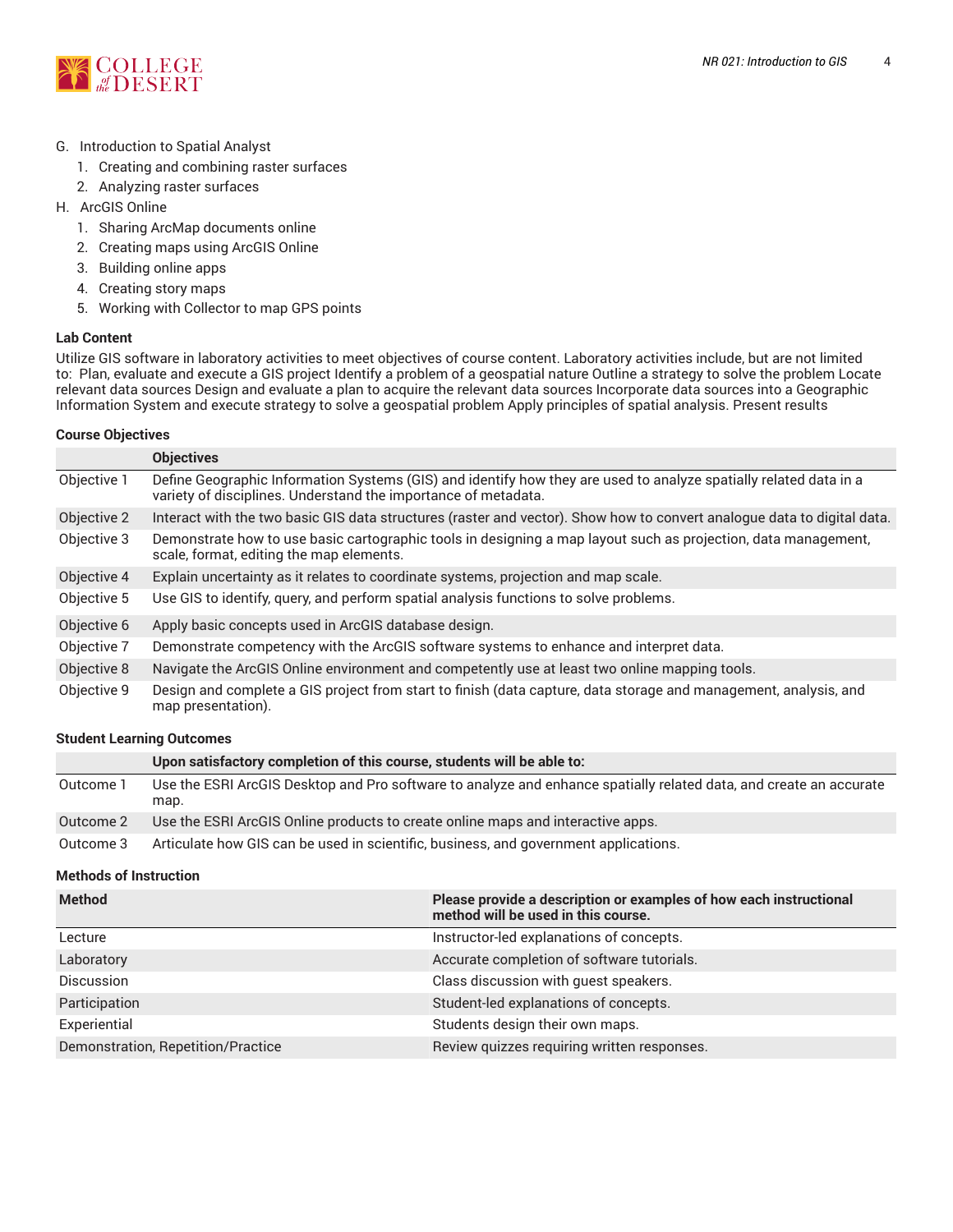

## **Methods of Evaluation**

| <b>Method</b>                                    | Please provide a description or examples of how<br>each evaluation method will be used in this course.                                                                                                   | <b>Type of Assignment</b> |
|--------------------------------------------------|----------------------------------------------------------------------------------------------------------------------------------------------------------------------------------------------------------|---------------------------|
| Laboratory projects                              | Accurate completion of lab tutorials.                                                                                                                                                                    | In Class Only             |
| Presentations/student demonstration observations | Research and prepare a 10 minute presentation on a Out of Class Only<br>GIS concept.                                                                                                                     |                           |
| Written homework                                 | Weekly quizzes requiring short and essay answers.                                                                                                                                                        | Out of Class Only         |
| Mid-term and final evaluations                   | Present a mid-term map project to the class and<br>explain the steps that were taken to design the map.                                                                                                  | In and Out of Class       |
| Behavior assessment                              | Consistent participation and attendance in class.<br>Helpful to other students.                                                                                                                          | In Class Only             |
| Mid-term and final evaluations                   | Projects: design a maps from start to finish using<br>an ArcGIS Online mapping tool. Present the project<br>to the class. Demonstrate comprehension of data<br>management, analysis, and project layout. | Out of Class Only         |
| Written homework                                 | Read and summarize articles about GIS use and<br>mapping techniques.                                                                                                                                     | Out of Class Only         |

#### **Assignments**

#### **Other In-class Assignments**

- 1. While completing the lab exercises, ask questions and offer to help other students when appropriate.
- 2. Complete additional exercises provided by the instructor.
- 3. Participate in class discussions and take notes on the lectures.
- 4. Engage with guest speakers by asking and answering questions, and offering helpful ideas.

#### **Other Out-of-class Assignments**

1. Students should expect to spend approximately 4 hours per week outside the class reviewing, reading, and preparing for mapping projects.

- 2. Review the PowerPoint lectures posted on Canvas.
- 3. Review videos posted on Canvas.
- 4. Review additional articles, ESRI periodicals, and websites provided by the instructor.
- 5. Research mapping techniques and data management concepts which will apply to the class projects. Share with the class.
- 5. Attend open lab hours when possible.

## **Grade Methods**

Letter Grade Only

## **Comparable Transfer Course Information**

**University System CSU Campus** CSU San Bernardino

**Course Number**

GEOG 202

**Course Title** Introduction to Geographic Information Systems

**Catalog Year** 2018-2019

**Rationale** GEOG 202 offers a very similar introductory GIS curriculum.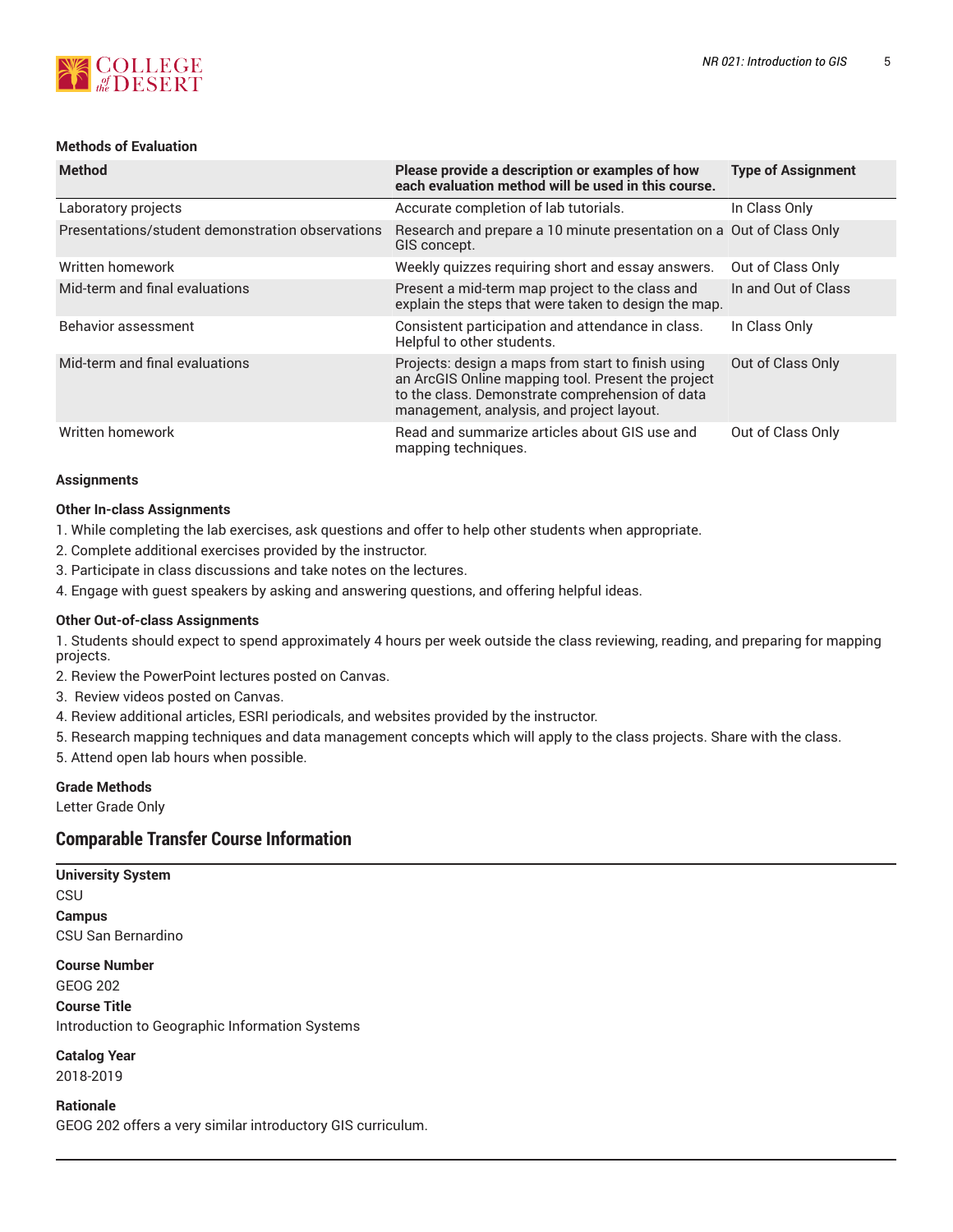

#### **University System**

UC **Campus**

UC Los Angeles

## **Course Number**

GEOG 007

**Course Title**

Introduction to Geographic Information Systems

#### **Catalog Year** 2018-2018

## **Rationale**

The course description matches the College of the Desert Introduction to Geographic Systems course description. The same topics are covered.

## **MIS Course Data**

**CIP Code**

03.0101 - Natural Resources/Conservation, General.

**TOP Code** 011500 - Natural Resources

**SAM Code** D - Possibly Occupational

**Basic Skills Status** Not Basic Skills

**Prior College Level** Not applicable

**Cooperative Work Experience** Not a Coop Course

**Course Classification Status** Credit Course

**Approved Special Class** Not special class

**Noncredit Category** Not Applicable, Credit Course

**Program Status** Program Applicable

**Transfer Status** Transferable to both UC and CSU

**Allow Audit** No

**Repeatability** No